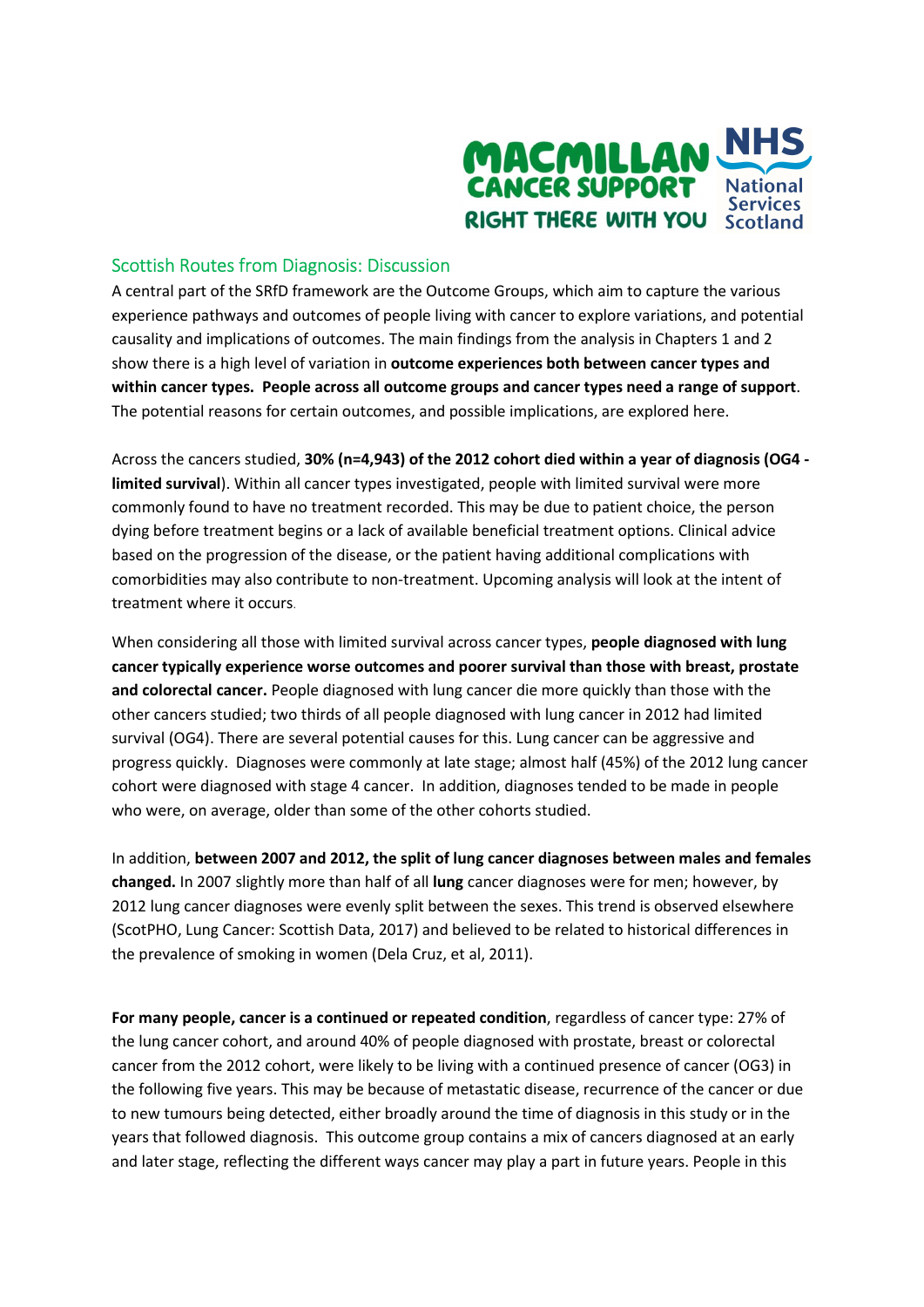group may experience a more protracted, complicated pathway, and / or experience repeated cancer events over the following five years. Such events may include receiving additional cancer diagnoses, undergoing additional treatment regimes, or living with treatable but not curable cancer. Thus, people in OG3, alongside those people living with increased acute healthcare needs (OG2), are likely to have a wide spectrum of needs and will often make repeated use of social and health care services.

People surviving more than a year after their cancer diagnosis and living with increased or similar acute healthcare needs (OG 1 and OG 2) have more early stage cancer diagnoses and often have clearer-cut treatment pathways. For example, the vast majority of people with colorectal cancer have surgery only; and those with breast cancer are most likely to have surgery, radiotherapy and hormonal therapy. People in these outcome groups also have fewer significant comorbidities as measured by acute healthcare activity.

An aspiration for those diagnosed with cancer is to have similar acute healthcare needs following treatment compared to the time before their cancer diagnosis (OG1). The work presented here suggests considerable proportions of people with some cancer types may experience this (i.e. 32% of women diagnosed with breast cancer and 28% of men diagnosed with prostate cancer in 2012). However, this appears to be a much rarer outcome for people diagnosed with colorectal cancer (15%) and for people diagnosed with lung cancer (3%) in 2012. Further work exploring these cancers may be useful in understanding how more people diagnosed with colorectal or lung cancer could become part of OG1.

Between 2007 and 2012, there was a statistically significant increase in five year survival for lung, breast and colorectal cancer cohorts; prostate cancer survival rates also increased over this time period, but this increase was not statistically significant. The differences in survival may be influenced by diagnosis at an earlier stage and by improvements in treatment modalities including surgery, systemic anti-cancer therapy (SACT), radiotherapy and hormonal therapy. There was an increase in screen-detected cancers (breast and colorectal) from 2007 to 2012, with the roll-out of national screening for colorectal cancer from 2007 (ISD Scotland, Scottish Bowel Screening Programme; ISD Scotland, Breast Screening 3 year percentage) likely to be an influencing factor. Screen-detected cancer made up a significant proportion of colorectal (18%) and breast (32%) cancers. This increase in screen detected cancers is a positive step in catching cancer earlier.

In some cancers, there is a relationship between deprivation and cancer incidence; for example, the age standardised rate of lung cancer incidence in 2012 was around three times higher in the most deprived communities compared to the least deprived areas. This general trend as also applied within the outcome groups. The trend in incidence by deprivation is consistent with other publications and likely to be related to socio-economic differences in smoking prevalence, where more deprived communities tend to have higher rates of smoking (ScotPHO, Tobacco use: adult smoking in Scotland). In developed countries such as Scotland, tobacco smoking is estimated to account for 80-90% of lung cancer cases (ScotPHO, Lung cancer: key points). In contrast, age standardised rates of prostate cancer were higher in the least deprived areas compared to the most deprived (1.3 times higher); this corresponds to other publications and may be related to lower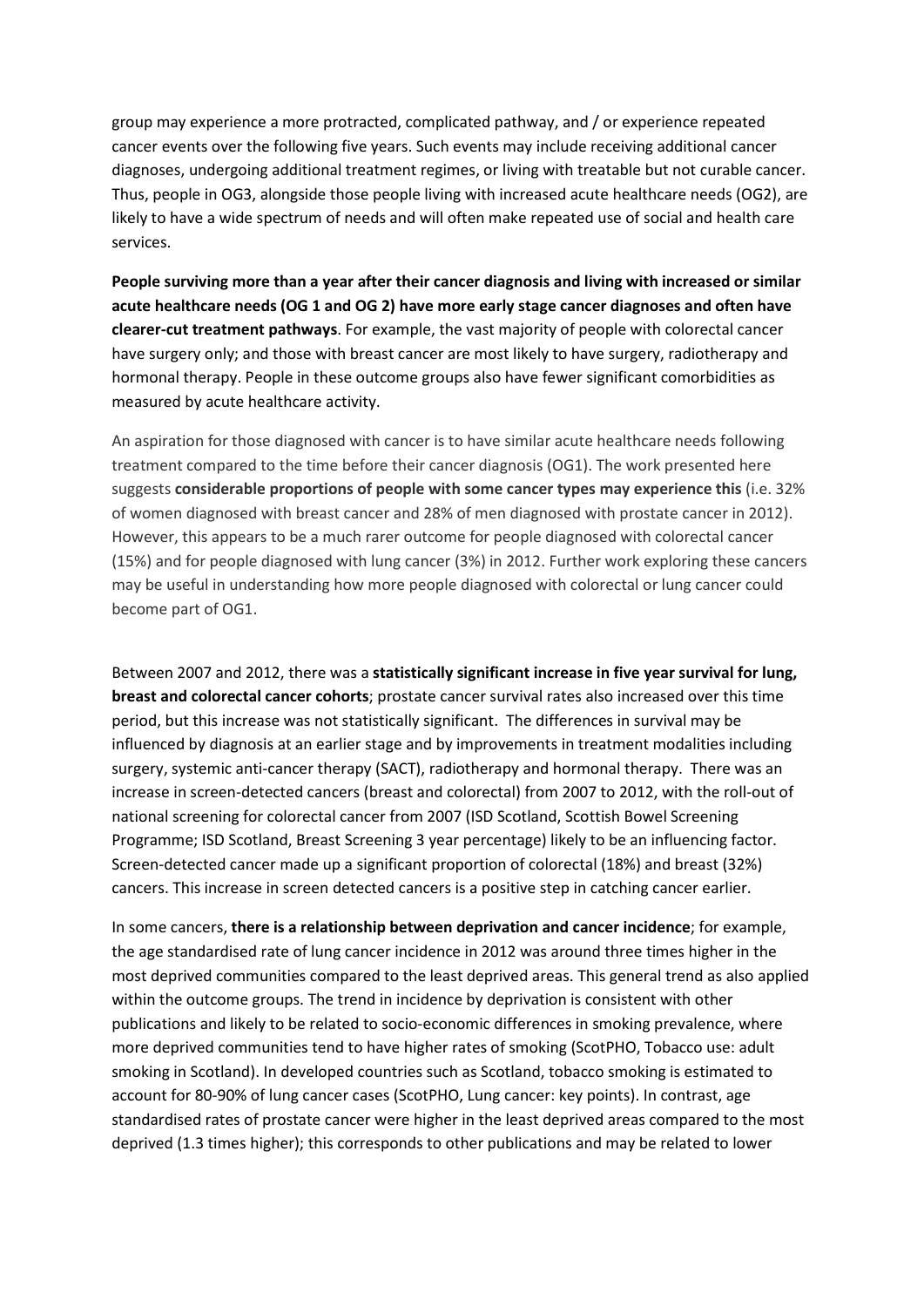levels of PSA testing in deprived communities. There is also a relationship between deprivation and screening uptake which will influence the number (and stage) of cancers detected (ISD, 2019).

The Outcome Groups also presented variance in type of treatment across cancers. Treatments that aim to cure, for example surgery, tend to be the least intensive. Treatment options for people with treatable but not curable cancer are often very intensive; the intent of these treatments is to modify the disease, prolong life or to deliver palliative care. The proportion of people living with cancer in 2012 who had no treatment recorded differed by cancer type, from 2% of women diagnosed with breast cancer to 43% of people diagnosed with lung cancer. For prostate cancer, 23% had no recorded treatment.<sup>1</sup> However, due to programmes such as Active Surveillance and Watch and Wait, a proportion of men diagnosed with prostate cancer may be given treatment in later years. An additional factor to consider is shifting practices by clinicians, with a trend for more intensive treatment 'up front' for men diagnosed with advanced prostate cancer.

Treatment decisions will be dependent on disease, person and choice. Different cancer types typically demand different treatment approaches: for example, hormonal therapy will be used for most men with advanced stages of prostate cancer but has no role in the treatment of lung or colorectal cancer. In breast cancer, hormonal therapies will typically be guided by molecular features of the individual cancer. Stage of cancer will also impact on treatment decisions, with an emphasis on local therapy (surgery and radiotherapy) for early stage disease and systemic therapies in more advanced stages of the disease. Patient factors will also influence choice of treatment, with treatments sometimes being excluded due to comorbidity.

## Impact on Service Development and Recommendations

-

The often severe needs that can accompany patients with limited survival (OG4) highlights the great need for palliative care for people who may be at risk of experiencing a rapid death following a cancer diagnosis. Access to palliative care relies on continued improvements within the integration of services and early coordination of care. In 2015, the Scottish Government provided a blueprint for palliative and end of life care with the Strategic Framework for Action on Palliative and End of Life Care (2015). Among the aims and commitments, the Framework recognised the importance of identifying people who may benefit from palliative and end of life care. The evidence presented here further highlights the importance for integrated social and health care to identify patients with limited survival earlier. In doing so, it could reduce unnecessary investigations and help balance the needs for anticancer treatment alongside pallative and supportative care. It would also enable people to access palliative care earlier, and potentially experience better end of life care.

Identifying patients with limited survival earlier and then providing care also requires end of life services to have the capacity and workforce needed to support these populations. This includes palliative care specialists such as specialist nurses who can support people with complex needs as well as the community workforce who can provide generalist health and social care at end of life.

 $1$  Treatment details are recorded for any related cancer treatment at time of cancer registration. As such this will include treatment recorded within at least the first 6 months after diagnosis and is limited to no more than 2 years after diagnosis.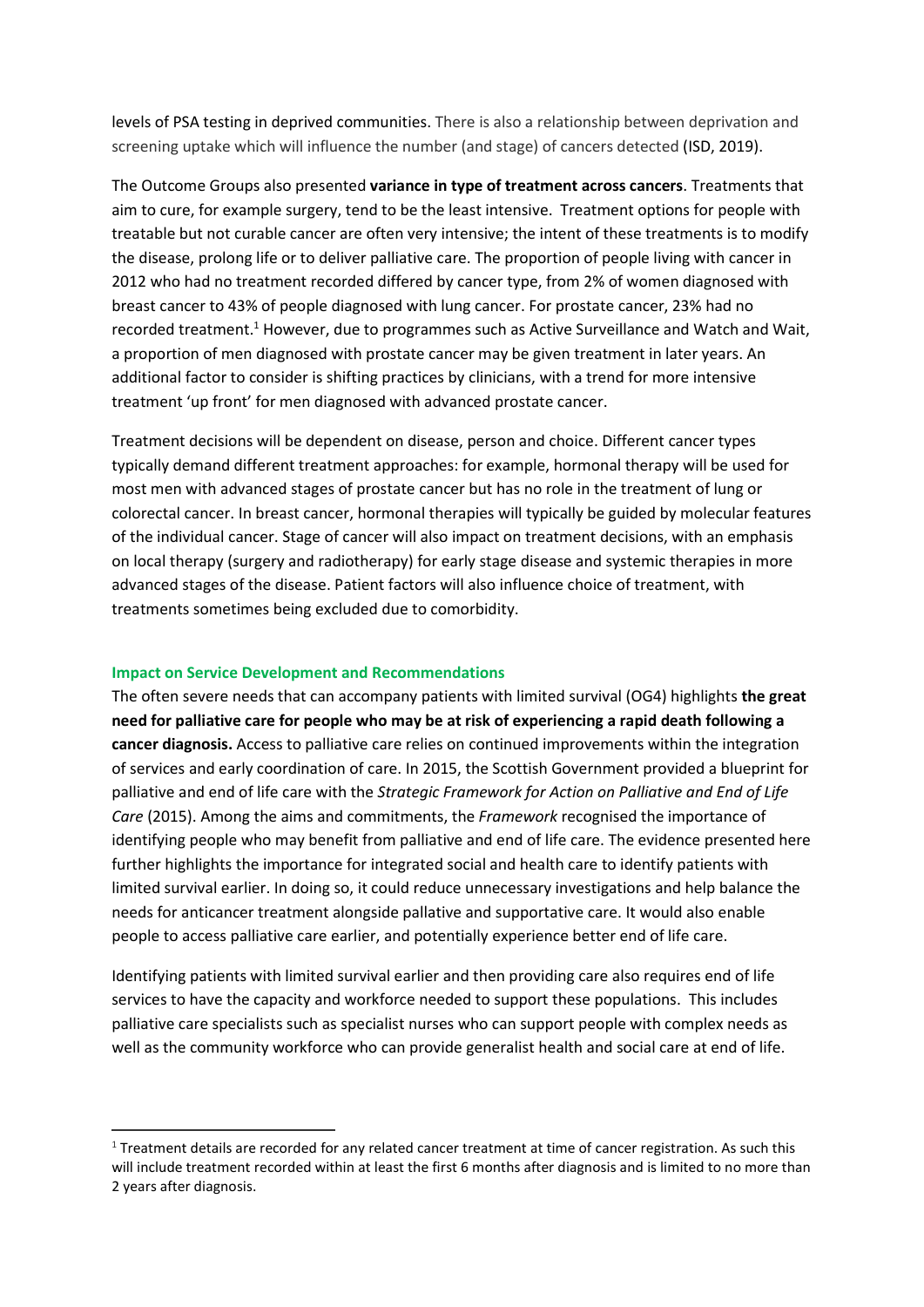One potential tool to help identify patients could be the development and utilisation of machine learning technology to produce clinical algorithms to more efficiently identify and direct people to palliative care. Recent work in this area shows the capabilities of such algorithms, which can accurately predict the traits and potential needs of people based on collected health and social care data, and provide person-centered recommendations. Technology such as this can guide service provision by forecasting demand based on actual or hypothesized data (Kang; et al, 2018).

Research shows that some people living with cancer can experience a gap in their care and support during and after treatment in the acute setting. The 2018 Scottish Cancer Patient Experience Survey reported that some people felt they did not receive enough care and support during treatment: almost 24% felt they were given care and support to some extent, with 17% of people stating they were not given enough care and support from health and social services (Scottish Government, 2018, p9). After treatment finished, 22% of people felt they were not given enough care and support and 28% reported receiving care to some extent after treatment (Scottish Government, 2018, p.9) In addition, around 40% of people reported not receiving information on financial help or benefits (Scottish Government, 2018, p.9) While anyone with a cancer diagnosis can experience difficulties, people in OG2 and OG3 may need more pronounced support for the consequences of cancer or its treatment once they leave acute care. Increased support may be needed to address a complex array of clinical, social, emotional and financial needs, as well as work support. Examples of increased clinical support include: early access to early palliative care; support with the uncertainty caused by cancers that are more difficult to cure or cannot be cured; chronic illness management; rapid re-entry into the system and fast diagnostics to identify second cancers and recurrence. In some cases, increased support will be required for managing comorbidities. In other cases, cancer or its treatment may result in increased visits to hospital, which might present further challenges due to transportation requirements.

In addition to clinical needs, people with a cancer diagnosis often face complex non-clinical needs such as financial, emotional and social needs. The delivery of Holistic Needs Assessments (HNAs) is an important tool to ensure care is person-centred and multivariate needs are addressed appropriately. The HNA helps manage needs, concerns and improves patient experiences as they navigate their cancer journey from diagnosis, treatment and beyond. Evidence suggests that receiving tailored support through the utilisation of an HNA and signposting to support services can significantly reduce a patient's level of concern (Snowden, 2018).

At a system and community level, significant work has been done to address patients with a coordinated and person-centred response. The partnership programme between the Scottish Government and Macmillan Cancer Support, Transforming Care after Treatment (TCAT), ran from 2013-2019 and established best practices and models of care for improving the delivery of integrated health and social care for people affected by a cancer diagnosis and its treatment (Macmillan Cancer Support). Similarly, the Macmillan-funded community-based service offered by Glasgow City Council, *Improving the Cancer Journey* (ICJ), has been delivering personalised and tailored support to anyone affected by a cancer diagnosis in Glasgow since 2014 (Macmillan Cancer Support). Both programmes provide exemplary models of delivery for health and social care from diagnosis, treatment and beyond, and learnings from TCAT and ICJ were written into the Scottish Government's 2016 cancer strategy, 'Beating Cancer: Ambition and Action' (Scottish Government, p8). Furthermore, the landscape of social and health care in Scotland changed in 2016 with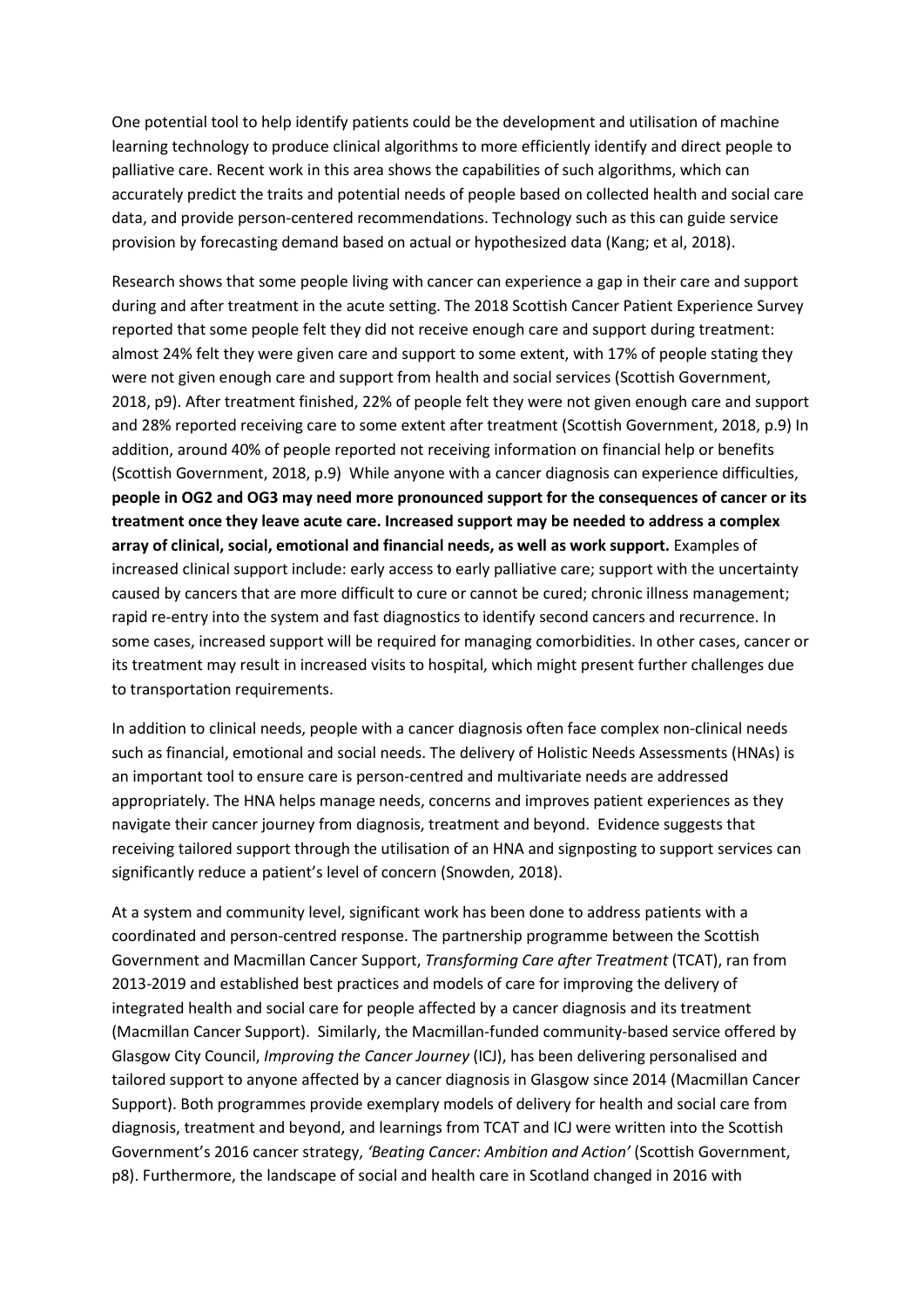legislation that brought health and social care together into a single, integrated system with 31 representative integration authorities (Scottish Government, Health and Social Care Integration). For cancer care, this reform work laid further foundations to improve the coordination and navigation of people following diagnosis and treatment. In 2019, work progressed further with the launch of the Transforming Cancer Care (TCC) partnership programme between Scottish Government and Macmillan, which will offer every newly diagnosed cancer patient in Scotland a support worker who will carry out an assessment to understand their needs, before referring them to support (Scottish Government, 2019).

The continued investment and drive for this on-going integrated work is vital because good coordination and navigation of care is important to anyone diagnosed with cancer, no matter the age, stage of cancer at diagnosis, or type of disease. The results of SRfD show that a majority of people will find that cancer has a long-term impact on their use of acute services and their health.

## **Conclusion**

The evidence presented here demonstrates that there is no "one size fits all" approach to address the variety, complexity and breadth of the needs of people living with and beyond cancer, and that experiences of cancer may vary significantly even among people diagnosed with the same cancer type. Care and support must be integrated, coordinated, person-centred and tailored to meet a variety of needs. Whether people have a short or longer lifespan with their cancer, whether they are in complete remission or have cancer as a long-term condition, this work highlights the fact that a much lower proportion of people return to the life they had pre-diagnosis than previously understood.

The results of this work also indicate the volume of people who die within 1 month, under 3 months or less than 1 year from diagnosis. This can influence planning and provision around palliative and end of life care to ensure everyone has a tailored support package which reflects their individual needs and maximises their feelings of health and wellbeing during the end of their life.

Further upcoming chapters will also analyse mortality and end of life; comorbidities; multiple cancers and metastatic disease and the role of planned and unplanned hospital activity in further detail. These will all complement the work presented here and together will aid in progressing the knowledge around people living with cancer and their experiences of cancer in Scotland.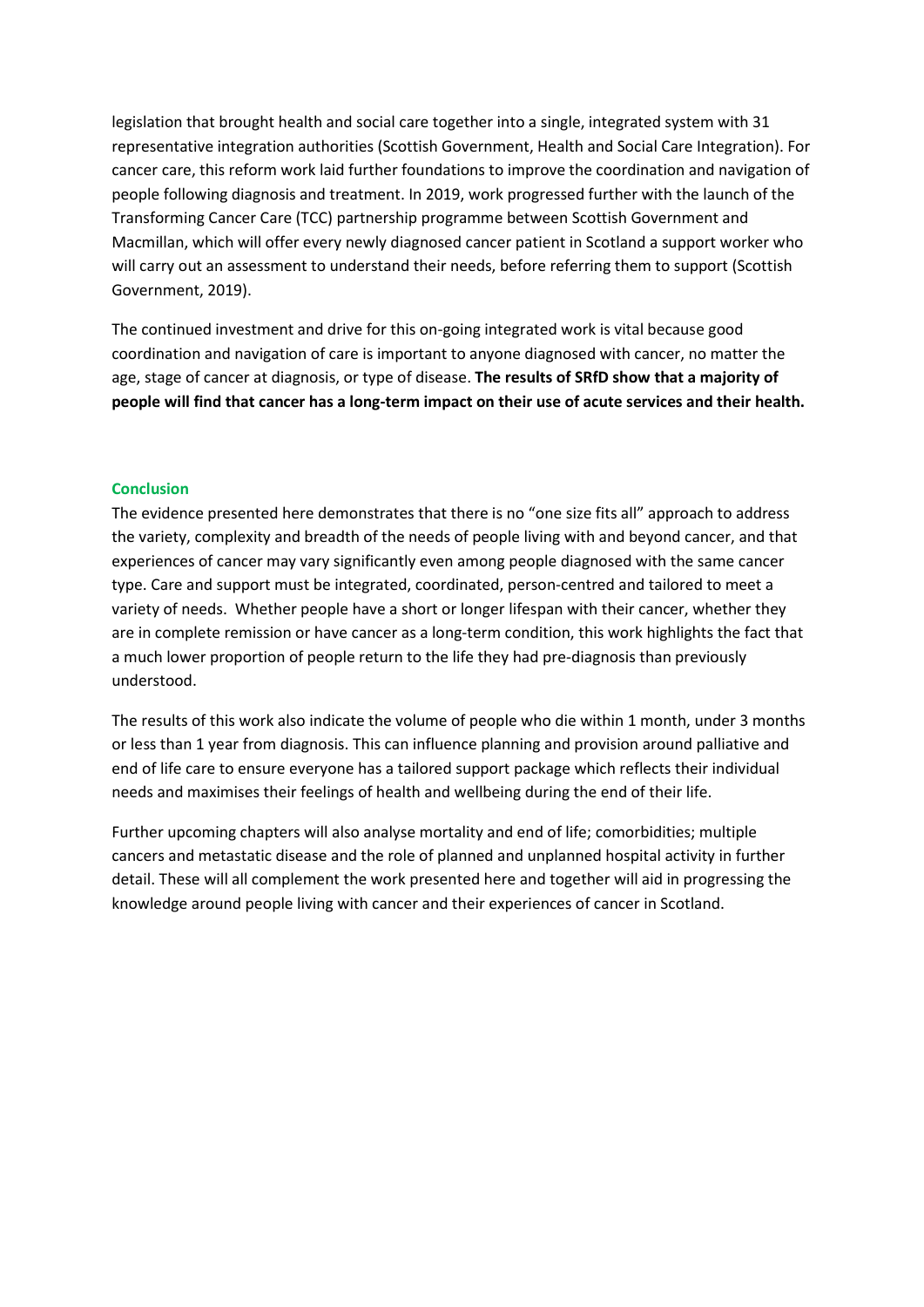## References

- Dela Cruz CS, Tanoue LT, Matthay RA. (2011). Lung cancer: epidemiology, etiology, and prevention. Clin Chest Med. 32 pp.605-644.
- Information Services Division, NHS National Services Scotland. (2019) Scottish Bowel Screening Programme. Retrieved from: https://www.isdscotland.org/Health-Topics/Cancer/Bowel- Screening/ [accessed 28<sup>th</sup> November 2019].
- Information Services Division, NHS National Services Scotland. (2019). Breast Screening 3 year percentage uptake: 2009/10-2011/12. Retrieved from: https://www.isdscotland.org/Health- Topics/Cancer/Breast-Screening/ [accessed 28th November 2019].
- Information Services Division, NHS National Services Scotland. (2019). Bowel Screening: All person percentage of people invited with a final outright screening test result (KPI2). Retrieved from: https://www.isdscotland.org/Health-Topics/Cancer/Bowel-Screening/ [accessed 28th November 2019].
- Kang, K. L., Greer, M., Bown, J. L., Preston, J., Mabelis, J., Hepburn, L-A., ... Deed, S. (2018). Unsupervised machine learning of integrated health and social care data from the Macmillan Improving the Cancer Journey service in Glasgow. British Journal of Cancer. 119 (4). https://doi.org/10.1038/s41416-018-0299-z.
- Macmillan Cancer Support. Transforming Care after Treatment. Retrieved from: https://www.macmillan.org.uk/about-us/health-professionals/programmes-and services/transforming-care-after-treatment-scotland.html#319384 .
- Macmillan Cancer Support. Improving the Cancer Journey programme. Retrieved from: https://www.macmillan.org.uk/about-us/health-professionals/programmes-and services/improving-cancer-journey-scotland.html .

ScotPHO. Lung cancer: key points. Retrieved from: https://www.scotpho.org.uk/health-wellbeing and-disease/cancer-lung/key-points/.